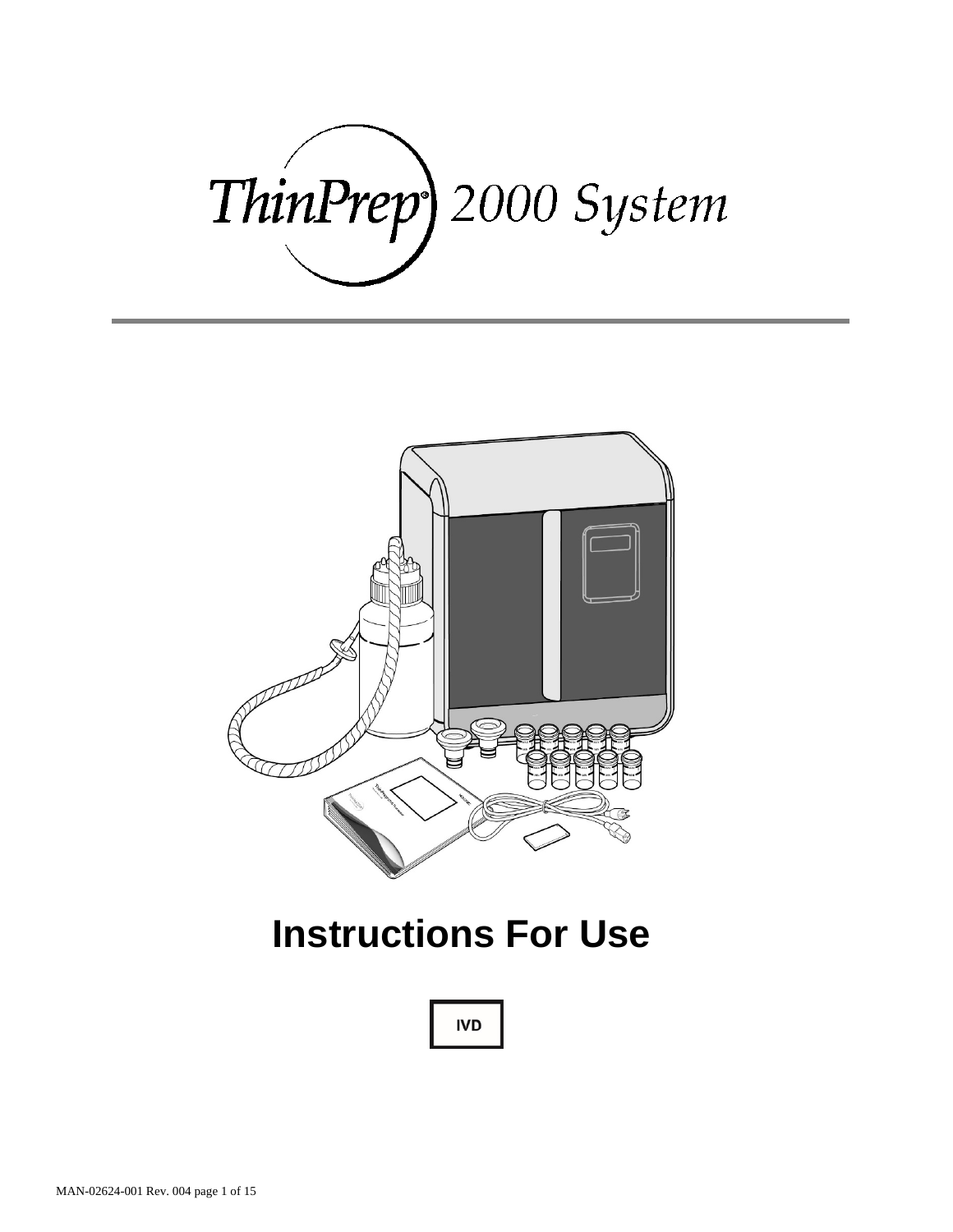The ThinPrep® 2000 System is intended as a replacement for the conventional method of Pap smear preparation for use in screening for the presence of atypical cells, cervical cancer, or its precursor lesions (Low-grade Squamous Intraepithelial Lesions, High-grade Squamous Intraepithelial Lesions), as well as all other cytologic categories as defined by *The Bethesda*  System for Reporting Cervical/Vaginal Cytologic Diagnoses<sup>1</sup>.

### **SUMMARY AND EXPLANATION OF THE SYSTEM**

The ThinPrep process begins with the patient's gynecologic sample being collected by the clinician using a cervical sampling device which, rather than being smeared on a microscope slide, is immersed and rinsed in a vial filled with 20 ml of PreservCyt® Solution (PreservCyt). The ThinPrep sample vial is then capped, labeled, and sent to a laboratory equipped with a ThinPrep 2000 Processor.

At the laboratory, the PreservCyt sample vial is placed into a ThinPrep 2000 Processor and a gentle dispersion step breaks up blood, mucus, non-diagnostic debris, and thoroughly mixes the cell sample. The cells are then collected on a ThinPrep Pap Test Filter specifically designed to collect diagnostic cells. The ThinPrep 2000 Processor constantly monitors the rate of flow through the ThinPrep Pap Test Filter during the collection process in order to prevent the cellular presentation from being too scant or too dense. A thin layer of cells is then transferred to a glass slide in a 20 mm-diameter circle, and the slide is automatically deposited into a fixative solution.



### **The ThinPrep Sample Preparation Process**

The ThinPrep Pap Test Filter rotates within the sample vial, creating currents in the fluid that are strong enough to separate debris and disperse mucus, but gentle enough to have no adverse effect on cell appearance.

### **(1) Dispersion (2) Cell Collection (3) Cell Transfer**

A gentle vacuum is created within the ThinPrep Pap Test Filter, which collects cells on the exterior surface of the membrane. Cell collection is controlled by the ThinPrep 2000 Processor's software that monitors the rate of flow through the ThinPrep Pap Test Filter.

After the cells are collected on the membrane, the ThinPrep Pap Test Filter is inverted and gently pressed against the ThinPrep Microscope Slide. Natural attraction and slight positive air pressure cause the cells to adhere to the ThinPrep Microscope Slide resulting in an even distribution of cells in a defined circular area.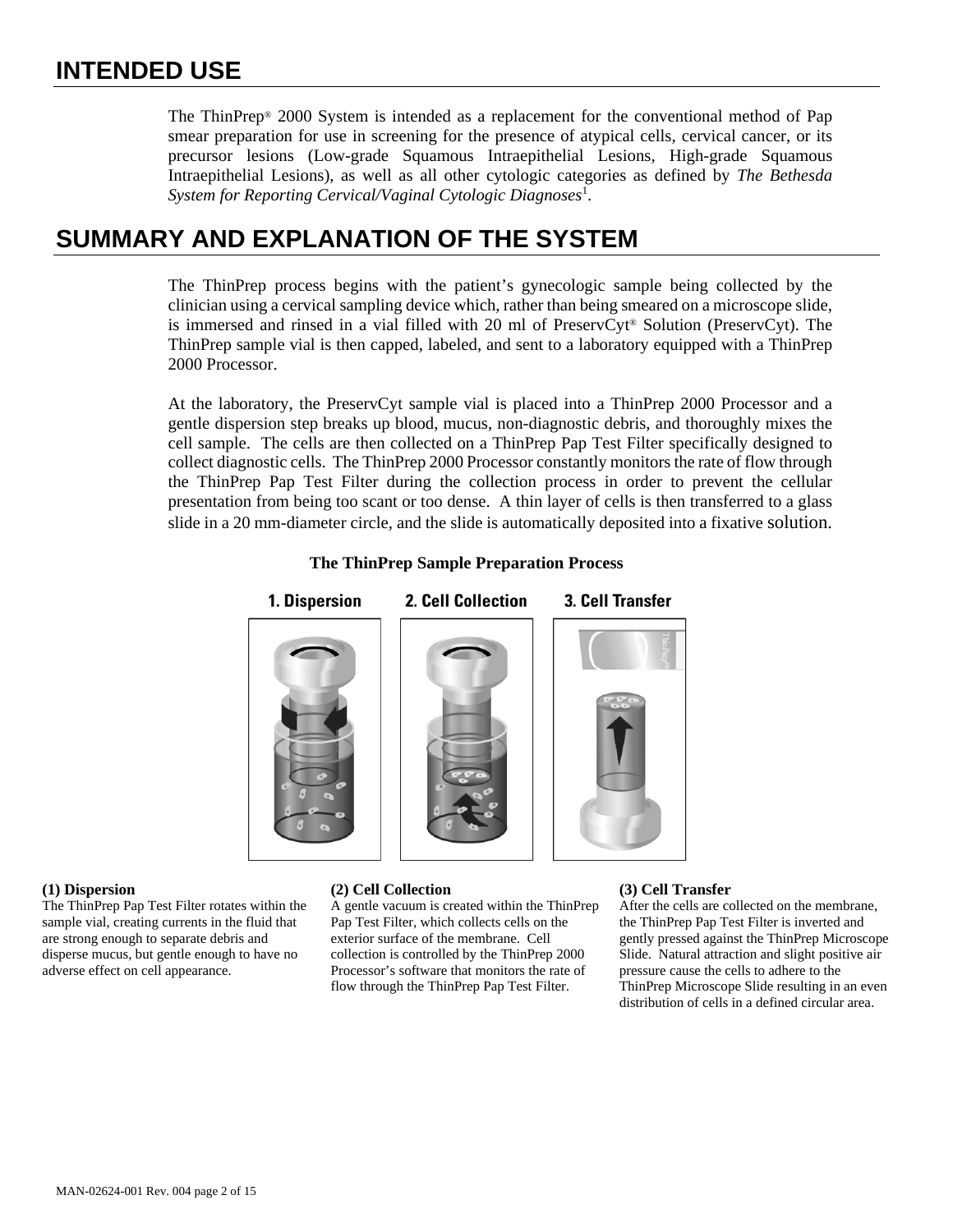As with conventional Pap smears, slides prepared with the ThinPrep® 2000 System are examined in the context of the patient's clinical history and information provided by other diagnostic procedures such as colposcopy, biopsy, and human papillomavirus (HPV) testing, to determine patient management.

The PreservCyt® Solution component of the ThinPrep 2000 System is an alternative collection and transport medium for gynecologic specimens tested with the Cervista® HPV HR Test, the Cervista<sup>®</sup> HPV 16/18 Test, the Roche cobas<sup>®</sup> HPV Test and the Digene Hybrid Capture<sup>™</sup> System HPV DNA. Refer to the respective manufacturer's package inserts for instructions for using PreservCyt Solution for collection, transport, storage, and preparation of specimens for use in those systems.

The PreservCyt Solution component of the ThinPrep 2000 System is an alternative collection and transport medium for gynecologic specimens tested with the Hologic APTIMA COMBO 2® CT/NG Assays, the Hologic APTIMA<sup>®</sup> Trichomonas vaginalis Assay, and the BD ProbeTec<sup>™</sup> CT Q*<sup>x</sup>* Amplified DNA Assay. Refer to the respective manufacturer's package inserts for instructions for using PreservCyt Solution for collection, transport, storage, and preparation of specimens for use in those systems.

The PreservCyt Solution component of the ThinPrep 2000 System is also an alternative collection and transport medium for gynecologic specimens tested with the Roche Diagnostics COBAS AMPLICORTM CT/NG assay. Refer to Hologic's labeling (Document #MAN-02063-001) for instructions for using PreservCyt Solution for collection, transport, storage, and preparation of specimens and to the Roche Diagnostics COBAS AMPLICOR CT/NG package insert for instructions for use of that system.

### **LIMITATIONS**

- Gynecologic samples collected for preparation using the ThinPrep 2000 System should be collected using a broom-type or endocervical brush/plastic spatula combination collection devices.
- Preparation of microscope slides using the ThinPrep 2000 System should be performed only by personnel who have been trained by Hologic or by organizations or individuals designated by Hologic.
- Evaluation of microscope slides produced with the ThinPrep 2000 System should be performed only by cytotechnologists and pathologists who have been trained to evaluate ThinPrep prepared slides by Hologic or by organizations or individuals designated by Hologic.
- Supplies used in the ThinPrep 2000 System are those designed and supplied by Hologic specifically for the ThinPrep 2000 System. These include PreservCyt Solution vials, ThinPrep Pap Test Filters, and ThinPrep Microscope Slides. These supplies are required for proper performance of the system and cannot be substituted. Product performance will be compromised if other supplies are used. After use, supplies should be disposed of in accordance with local, state, and federal regulations.
- A ThinPrep Pap Test Filter must be used only once and cannot be reused.
- The performance of HPV DNA and CT/NG testing on reprocessed sample vials has not been evaluated.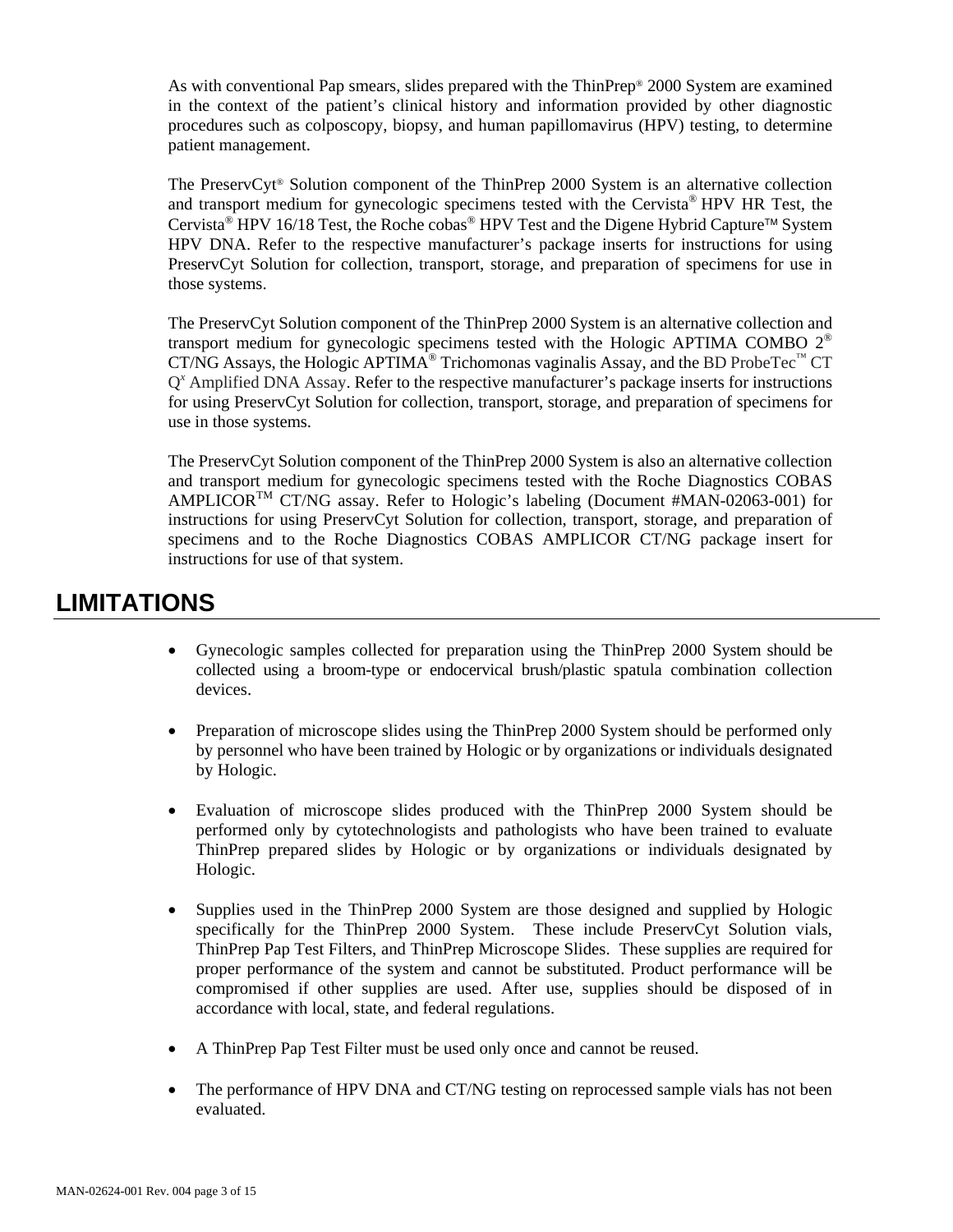- For In Vitro Diagnostic Use
- Danger. PreservCyt Solution contains methanol. Toxic if swallowed. Toxic if inhaled. Causes damage to organs. Flammable liquid and vapor. Keep away from heat, sparks, open flames and hot surfaces. Other solutions cannot be substituted for PreservCyt Solution. PreservCyt Solution should be stored and disposed of in accordance with all applicable regulations.
- Do not process a cerebral spinal fluid (CSF) specimen or other sample type that is suspected of possessing prion infectivity (PrPsc) derived from a person with a TSE, such as Creutzfeldt-Jakob disease, on a ThinPrep processor. A TSE-contaminated processor cannot be effectively decontaminated and therefore must be properly disposed of in order to avoid potential harm to users of the processor or service personnel.

## **PRECAUTIONS**

- Specific processing steps must be followed before and during use of the ThinPrep 2000 processor if planning to perform *Chlamydia trachomatis* and *Neisseria gonorrhoeae* testing, using the Roche Diagnostics COBAS AMPLICOR CT/NG test, on the residual specimen after a slide has been prepared using a ThinPrep 2000 processor. Follow the procedures found in Chapter 5B of the ThinPrep 2000 Operator's Manual.
- This equipment generates, uses and can radiate radio frequency energy, and if not installed and used in accordance with the Operator's Manual, may cause interference to radio communications. Operation of this equipment in a residential area is likely to cause harmful interference, in which case the user will be required to correct the interference at his/her own expense.
- PreservCyt Solution *with* cytologic sample intended for ThinPrep Pap testing must be stored between 15°C (59°F) and 30°C (86°F) and tested within 6 weeks of collection.
- PreservCyt Solution *with* cytologic sample intended for CT/NG testing using the Roche Diagnostics COBAS AMPLICOR CT/NG test must be stored between  $4^{\circ}$ C (39 $^{\circ}$ F) and 25 $^{\circ}$ C (77 $^{\circ}$ F) and tested within 6 weeks of collection.
- PreservCyt Solution was challenged with a variety of microbial and viral organisms. The following table presents the starting concentrations of viable organisms, and the number of viable organisms found after 15 minutes in the PreservCyt Solution. The log reduction of viable organisms is also presented. As with all laboratory procedures, universal precautions should be followed.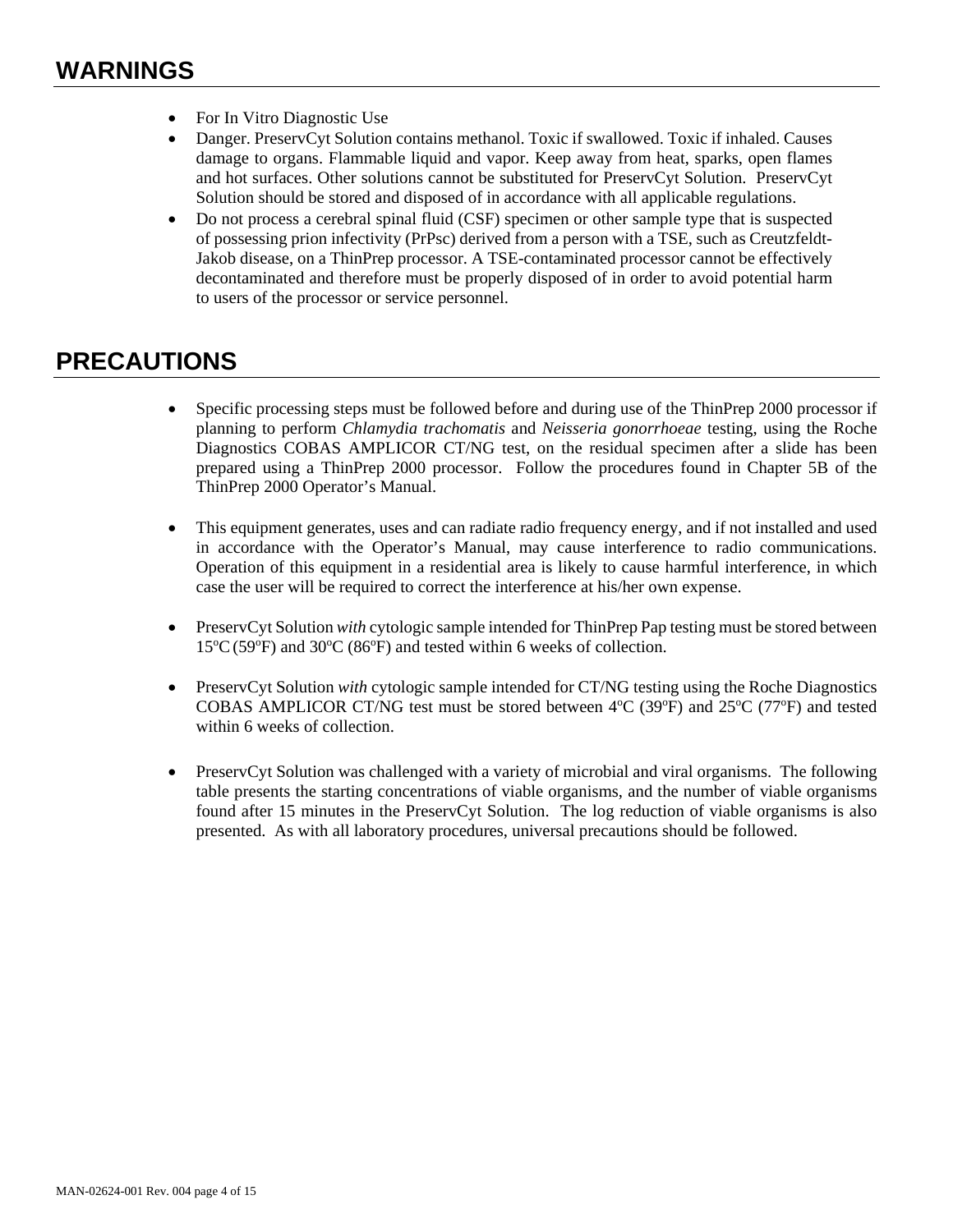| Organism                     | <b>Initial Concentration</b>                 | <b>Log Reduction after</b><br>$15 \text{ min.}$ |
|------------------------------|----------------------------------------------|-------------------------------------------------|
| Candida albicans             | $5.5 \times 10^5$ CFU/mL                     | >4.7                                            |
| Aspergillus niger*           | $4.8 \times 10^5$ CFU/mL                     | 2.7                                             |
| Escherichia coli             | $2.8 \times 10^5$ CFU/mL                     | >4.4                                            |
| Staphylococcus aureus        | $2.3 \times 10^5$ CFU/mL                     | >4.4                                            |
| Pseudomonas aeruginosa       | $2.5 \times 10^5$ CFU/mL                     | >4.4                                            |
| Mycobacterium tuberculosis** | $9.4 \times 10^5$ CFU/mL                     | 4.9                                             |
| Rabbitpox virus              | $6.0 \times 10^6$ PFU/mL                     | $5.5***$                                        |
| $HIV-1$                      | $1.0 \times 10^{7.5}$ TCID <sub>50</sub> /mL | $70***$                                         |

\* After 1 hour >4.7 log reduction

\*\* After 1 hour >5.7 log reduction

\*\*\* Data is for 5 minutes

# **PERFORMANCE CHARACTERISTICS: REPORT OF CLINICAL STUDIES**

A prospective multi-center clinical study was conducted to evaluate the performance of the ThinPrep 2000 System in direct comparison to the conventional Pap smear. The objective of the ThinPrep clinical study was to demonstrate that gynecologic specimens prepared using the ThinPrep 2000 System were at least as effective as conventional Pap smears for the detection of atypical cells and cervical cancer or its precursor lesions in a variety of patient populations. In addition, an assessment of specimen adequacy was performed.

The initial clinical study protocol was a blinded, split sample, matched pair study, for which a conventional Pap smear was prepared first, and the remainder of the sample (the portion that normally would have been discarded) was immersed and rinsed into a vial of PreservCyt Solution. At the laboratory, the PreservCyt sample vial was placed into a ThinPrep 2000 Processor and a slide was then prepared from the patient's sample. ThinPrep and conventional Pap smear slides were examined and diagnosed independently. Reporting forms containing patient history as well as a checklist of all possible categories of The Bethesda System were used to record the results of the screening. A single independent pathologist reviewed all discrepant and positive slides from all sites in a blinded fashion to provide a further objective review of the results.

## **LABORATORY AND PATIENT CHARACTERISTICS**

Cytology laboratories at three screening centers (designated as S1, S2, and S3) and three hospital centers (designated as H1, H2, and H3) participated in the clinical study. The screening centers in the study serve patient populations (screening populations) with rates of abnormality (Low-grade Squamous Intraepithelial Lesion [LSIL] and more severe lesions) similar to the United States average of less than 5%.<sup>2</sup> The hospital centers in the study serve a high risk referral patient population (hospital populations) characterized by high rates  $(>10%)$  of cervical abnormality. Data on race demographics was obtained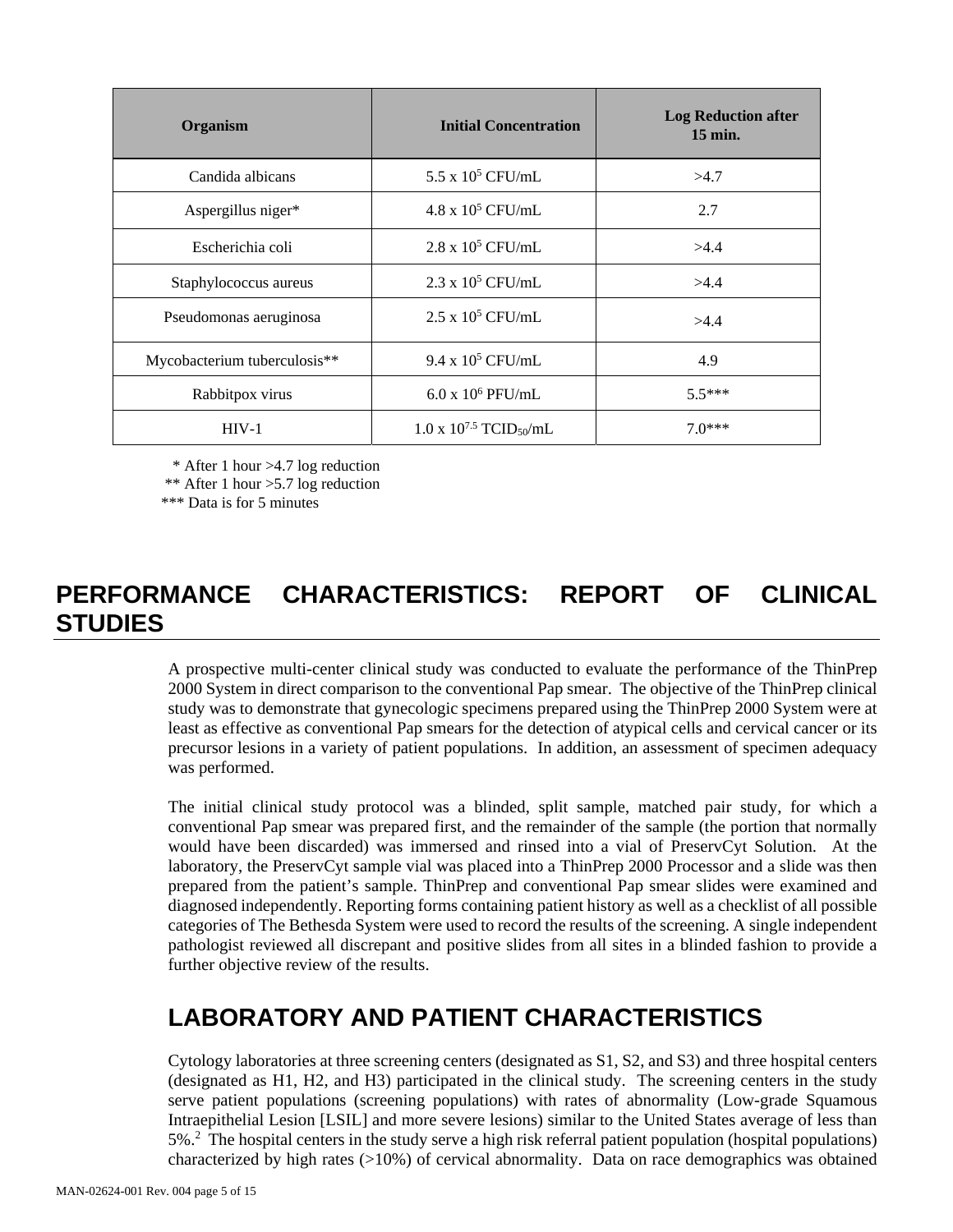for 70% of the patients that participated in the study. The study population consisted of the following race groups: Caucasian (41.2%), Asian (2.3%), Hispanic (9.7%), African American (15.2%), Native American (1.0%) and other groups (0.6%).

Table 1 describes the laboratories and the patient populations.

|                |                                                | <b>Laboratory Characteristics</b>                   |              | <b>Clinical Study Demographics</b> |                      |                                                        |                                          |  |
|----------------|------------------------------------------------|-----------------------------------------------------|--------------|------------------------------------|----------------------|--------------------------------------------------------|------------------------------------------|--|
| <b>Site</b>    | Type of<br><b>Patient</b><br><b>Population</b> | Laboratory<br>Volume -<br><b>Smears</b> per<br>Year | <b>Cases</b> | <b>Patient</b><br><b>Age Range</b> | Post-Meno-<br>pausal | <b>Previous</b><br><b>Abnormal Pap</b><br><b>Smear</b> | Convent.<br><b>Prevalence</b><br>$LSIL+$ |  |
| S <sub>1</sub> | Screening                                      | 300,000                                             | 1,386        | $18.0 - 84.0$                      | 10.6%                | 8.8%                                                   | 2.3%                                     |  |
| S <sub>2</sub> | Screening                                      | 100,000                                             | 1,668        | $18.0 - 60.6$                      | 0.3%                 | 10.7%                                                  | 2.9%                                     |  |
| S <sub>3</sub> | Screening                                      | 96,000                                              | 1,093        | $18.0 - 48.8$                      | $0.0\%$              | 7.1%                                                   | 3.8%                                     |  |
| H1             | Hospital                                       | 35,000                                              | 1,046        | $18.1 - 89.1$                      | 8.1%                 | 40.4%                                                  | 9.9%                                     |  |
| H <sub>2</sub> | Hospital                                       | 40,000                                              | 1,049        | $18.1 - 84.4$                      | 2.1%                 | 18.2%                                                  | 12.9%                                    |  |
| H <sub>3</sub> | Hospital                                       | 37,000                                              | 981          | $18.2 - 78.8$                      | 11.1%                | 38.2%                                                  | 24.2%                                    |  |

### **Table 1: Site Characteristics**

### **CLINICAL STUDY RESULTS**

The diagnostic categories of The Bethesda System were used as the basis of the comparison between conventional and ThinPrep® findings from the clinical study. The diagnostic classification data and statistical analyses for all clinical sites are presented in Tables 2 through 11. Cases with incorrect paperwork, patient's age less than 18 years, cytologically unsatisfactory slides, or patients with a hysterectomy were excluded from this analysis. Few cases of cervical cancer  $(0.02\%)$  were represented in the clinical study, as is typical in the United States patient population.

### **Table 2: Diagnostic Classification Table, All Categories**

|                 | <b>Conventional</b> |            |              |                |     |     |              |                                  |              |
|-----------------|---------------------|------------|--------------|----------------|-----|-----|--------------|----------------------------------|--------------|
|                 |                     | <b>NEG</b> | <b>ASCUS</b> |                |     |     |              | AGUS LSIL   HSIL   SQ CA   GL CA | <b>TOTAL</b> |
| <b>ThinPrep</b> | <b>NEG</b>          | 5224       | 295          | 3              | 60  | 11  |              |                                  | 5593         |
|                 | <b>ASCUS</b>        | 318        | 125          | $\mathfrak{D}$ | 45  |     |              |                                  | 497          |
|                 | <b>AGUS</b>         | 13         | $\mathbf{2}$ | 3              | 0   |     | 0            |                                  | 20           |
|                 | <b>LSIL</b>         | 114        | 84           |                | 227 | 44  | 0            | 0                                | 469          |
|                 | HSIL                | 11         | 15           | 0              | 35  | 104 | $\mathbf{2}$ | 0                                | 167          |
|                 | SQ CA               | 0          | 0            |                | 0   | 0   |              |                                  |              |
|                 | GL CA               | 0          | 0            |                | 0   | 0   | 0            | $\bf{0}$                         | 0            |
|                 | <b>TOTAL</b>        | 5680       | 521          | 8              | 367 | 167 | 3            |                                  | 6747         |

Abbreviations for Diagnoses*: NEG = Normal or negative, ASCUS = Atypical Squamous Cells of Undetermined Significance, AGUS = Atypical Glandular Cells of Undetermined Significance, LSIL = Low-grade Squamous Intraepithelial Lesion, HSIL = High-grade Squamous Intraepithelial Lesion, SQ CA = Squamous Cell Carcinoma, GL CA = Glandular Cell Adenocarcinoma*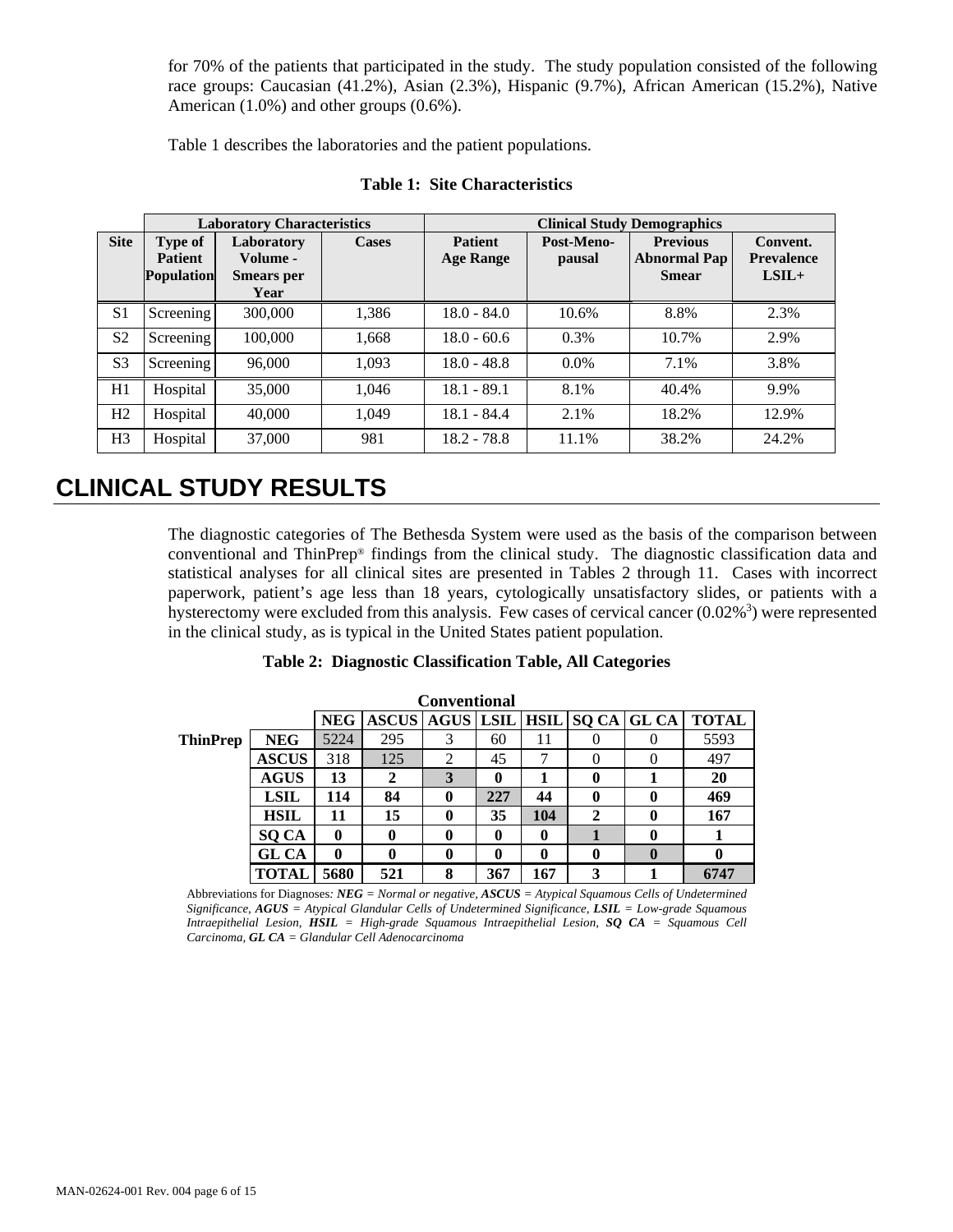### **Table 3: Three Category Diagnostic Classification Table**

|                 |                          |            | <b>Conventional</b> |         |              |
|-----------------|--------------------------|------------|---------------------|---------|--------------|
|                 |                          | <b>NEG</b> | <b>ASCUS/AGUS+</b>  | $LSIL+$ | <b>TOTAL</b> |
| <b>ThinPrep</b> | <b>NEG</b>               | 5224       | 298                 | 71      | 5593         |
|                 | <b>ASCUS/</b><br>$AGUS+$ | 331        | 132                 | 54      | 1154         |
|                 | $LSIL+$                  | 125        | 99                  | 413     | 637          |
|                 | <b>TOTAL</b>             | 5680       | 529                 | 538     | 6747         |

|  |  |  | Table 4: Two Category Diagnostic Classification Table, LSIL and More Severe Diagnoses |
|--|--|--|---------------------------------------------------------------------------------------|
|  |  |  |                                                                                       |

|                 |                              | Conventional                 |         |              |
|-----------------|------------------------------|------------------------------|---------|--------------|
|                 |                              | <b>NEG/ASCUS/</b><br>$AGUS+$ | $LSIL+$ | <b>TOTAL</b> |
| <b>ThinPrep</b> | <b>NEG/ASCUS/</b><br>$AGUS+$ | 5985                         | 125     | 6110         |
|                 | $LSIL+$                      | 224                          | 413     | 637          |
|                 | <b>TOTAL</b>                 | 6209                         | 538     | 6747         |

### **Table 5: Two Category Diagnostic Classification Table, ASCUS/AGUS and More Severe Diagnoses**

|                 |                          | <b>NEG</b> | <b>ASCUS/AGUS+</b> | <b>TOTAL</b> |
|-----------------|--------------------------|------------|--------------------|--------------|
| <b>ThinPrep</b> | <b>NEG</b>               | 5224       | 369                | 5593         |
|                 | <b>ASCUS/</b><br>$AGUS+$ | 456        | 698                | 1154         |
|                 | <b>TOTAL</b>             | 5680       | 1067               | 6747         |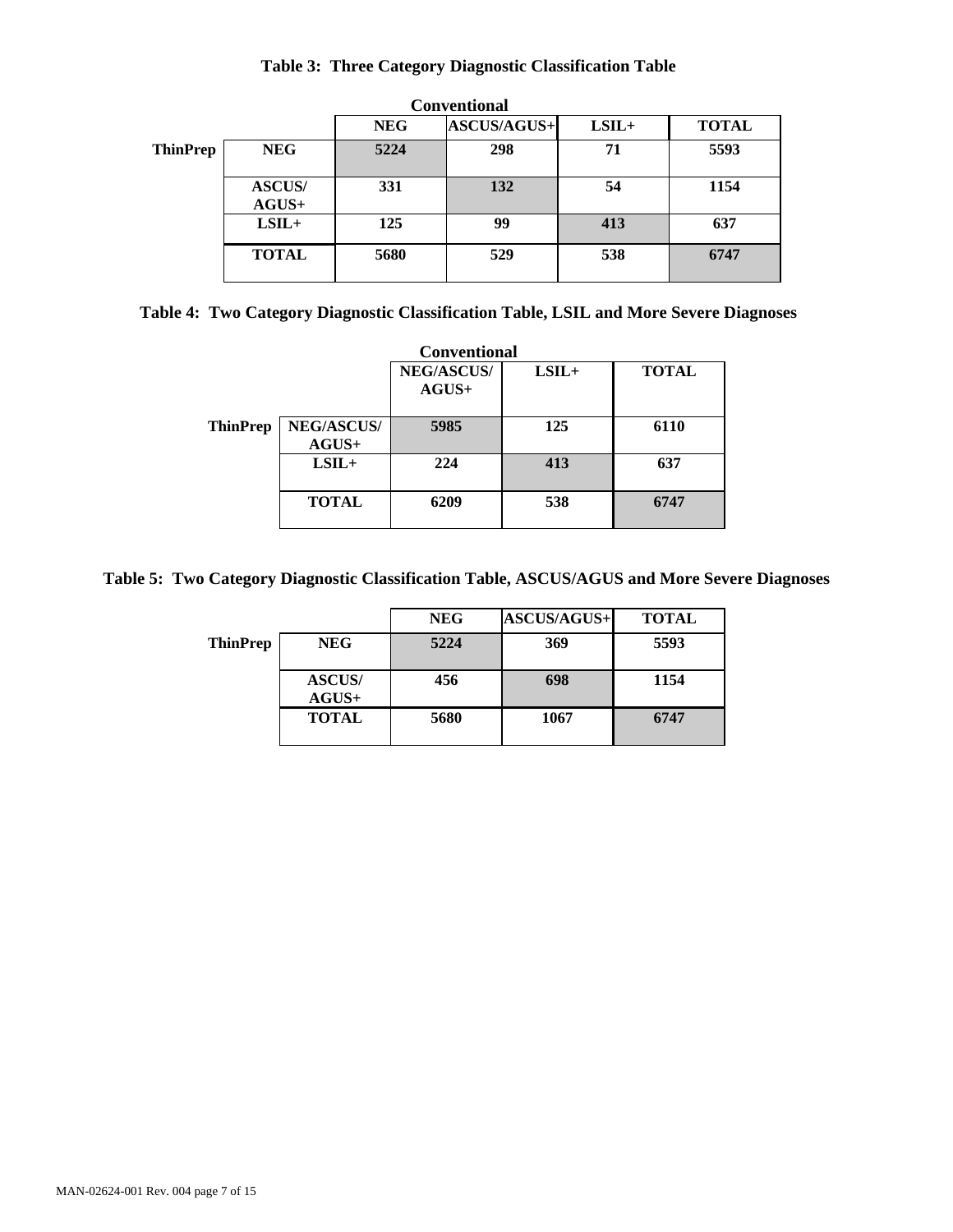The diagnostic data analysis from the sites is summarized in Table 6 and 7. When the p-value is significant ( $p <$ 0.05), the method favored is indicated in the tables.

| <b>Site</b>    | <b>Cases</b> | <b>ThinPrep</b><br>$LSIL+$ | Convent.<br>$LSIL+$ | <b>Increased</b><br>Detection* | p-Value | <b>Method</b><br><b>Favored</b> |
|----------------|--------------|----------------------------|---------------------|--------------------------------|---------|---------------------------------|
| S1             | 1,336        | 46                         | 31                  | 48%                            | 0.027   | ThinPrep                        |
| S <sub>2</sub> | 1,563        | 78                         | 45                  | 73%                            | < 0.001 | ThipPrep                        |
| <b>S3</b>      | 1,058        | 67                         | 40                  | 68%                            | < 0.001 | ThinPrep                        |
| H1             | 971          | 125                        | 96                  | 30%                            | < 0.001 | ThinPrep                        |
| H2             | 1,010        | 111                        | 130                 | (15%)                          | 0.135   | Neither                         |
| H <sub>3</sub> | 809          | 210                        | 196                 | 7%                             | 0.374   | Neither                         |

**Table 6: Results by Site, LSIL and More Severe Lesions** 

*\*Increased detection = ThinPrep*® *LSIL+ - Conventional LSIL+ x 100% Conventional LSIL+*

*For LSIL and more severe lesions, the diagnostic comparison statistically favored the ThinPrep*® *method at four sites and was statistically equivalent at two sites.*

|  |  |  | Table 7: Results by Site, ASCUS/AGUS and More Severe Lesions |  |
|--|--|--|--------------------------------------------------------------|--|
|--|--|--|--------------------------------------------------------------|--|

| <b>Site</b>    | Cases | <b>ThinPrep</b><br>ASCUS+ | Convent.<br>$ASCUS+$ | <b>Increased</b><br>Detection* | p-Value | <b>Method</b><br>Favored |
|----------------|-------|---------------------------|----------------------|--------------------------------|---------|--------------------------|
| S <sub>1</sub> | 1,336 | 117                       | 93                   | 26%                            | 0.067   | Neither                  |
| S <sub>2</sub> | 1,563 | 124                       | 80                   | 55%                            | < 0.001 | ThinPrep                 |
| S <sub>3</sub> | 1,058 | 123                       | 81                   | 52%                            | < 0.001 | ThinPrep                 |
| H1             | 971   | 204                       | 173                  | 18%                            | 0.007   | ThinPrep                 |
| H2             | 1,010 | 259                       | 282                  | $(8\%)$                        | 0.360   | Neither                  |
| H <sub>3</sub> | 809   | 327                       | 359                  | (9%)                           | 0.102   | Neither                  |

*\*Increased detection = ThinPrep ASCUS+ - Conventional ASCUS+ x 100% Conventional ASCUS+*

*For ASCUS/AGUS and more severe lesions, the diagnostic comparison statistically favored the ThinPrep method at three sites and was statistically equivalent at three sites.*

One pathologist served as an independent reviewer for the six clinical sites, receiving both slides from cases where the two methods were either abnormal or discrepant. Since a true reference cannot be determined in such studies and therefore true sensitivity cannot be calculated, the use of an expert cytologic review provides an alternative to histologic confirmation by biopsy or human papillomavirus (HPV) testing as a means for determining the reference diagnosis.

The reference diagnosis was the more severe diagnosis from either of the ThinPrep or conventional Pap slides as determined by the independent pathologist. The number of slides diagnosed as abnormal at each site, compared to the reference diagnosis of the independent pathologist, provides the proportion of LSIL or more severe lesions (Table 8) and the proportion of ASCUS/AGUS or more severe lesions (Table 9). The statistical analysis allows a comparison of the two methods and a determination of which method is favored when using the independent pathologist for expert cytologic review as the adjudicator of the final diagnosis.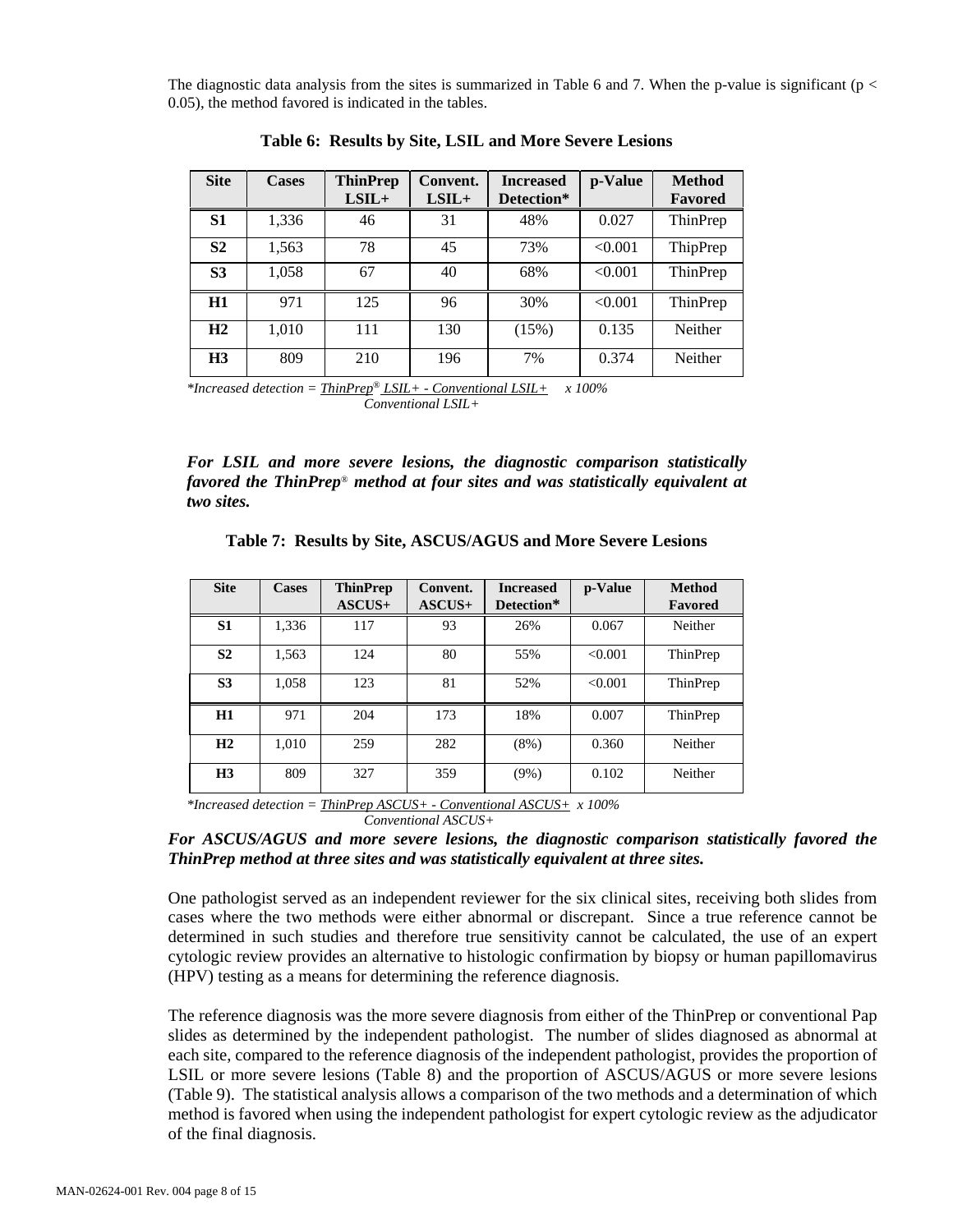| <b>Site</b>    | Cases<br><b>Positive</b><br>by Independent<br>Pathologist | <b>ThinPrep</b><br><b>Positive</b> | <b>Conventional</b><br><b>Positive</b> | p-Value | <b>Method Favored</b> |
|----------------|-----------------------------------------------------------|------------------------------------|----------------------------------------|---------|-----------------------|
| S1             | 50                                                        | 33                                 | 25                                     | 0.170   | Neither               |
| S <sub>2</sub> | 65                                                        | 48                                 | 33                                     | 0.042   | ThinPrep              |
| S <sub>3</sub> | 77                                                        | 54                                 | 33                                     | < 0.001 | ThinPrep              |
| H1             | 116                                                       | 102                                | 81                                     | < 0.001 | ThinPrep              |
| H2             | 115                                                       | 86                                 | 90                                     | 0.876   | Neither               |
| H <sub>3</sub> | 126                                                       | 120                                | 112                                    | 0.170   | Neither               |

**Table 8: Independent Pathologist Results by Site, LSIL and More Severe Lesions**

*For LSIL and more severe lesions, the diagnostic comparison statistically favored the ThinPrep method at three sites and was statistically equivalent at three sites.* 

|  | Table 9: Independent Pathologist Results by Site, ASCUS/AGUS and More Severe Lesions |  |  |  |  |  |  |  |  |
|--|--------------------------------------------------------------------------------------|--|--|--|--|--|--|--|--|
|--|--------------------------------------------------------------------------------------|--|--|--|--|--|--|--|--|

| <b>Site</b>    | <b>Cases</b><br><b>Positive</b><br>by<br>Independent<br>Pathologist | ThinPrep®<br><b>Positive</b> | <b>Conventional</b><br><b>Positive</b> | p-Value | <b>Method Favored</b> |
|----------------|---------------------------------------------------------------------|------------------------------|----------------------------------------|---------|-----------------------|
| S1             | 92                                                                  | 72                           | 68                                     | 0.900   | Neither               |
| S <sub>2</sub> | 101                                                                 | 85                           | 59                                     | 0.005   | ThinPrep              |
| S <sub>3</sub> | 109                                                                 | 95                           | 65                                     | < 0.001 | ThinPrep              |
| H1             | 170                                                                 | 155                          | 143                                    | 0.237   | Neither               |
| H2             | 171                                                                 | 143                          | 154                                    | 0.330   | Neither               |
| H <sub>3</sub> | 204                                                                 | 190                          | 191                                    | 1.000   | Neither               |

*For ASCUS/AGUS and more severe lesions, the diagnostic comparison statistically favored the ThinPrep method at two sites and was statistically equivalent at four sites.*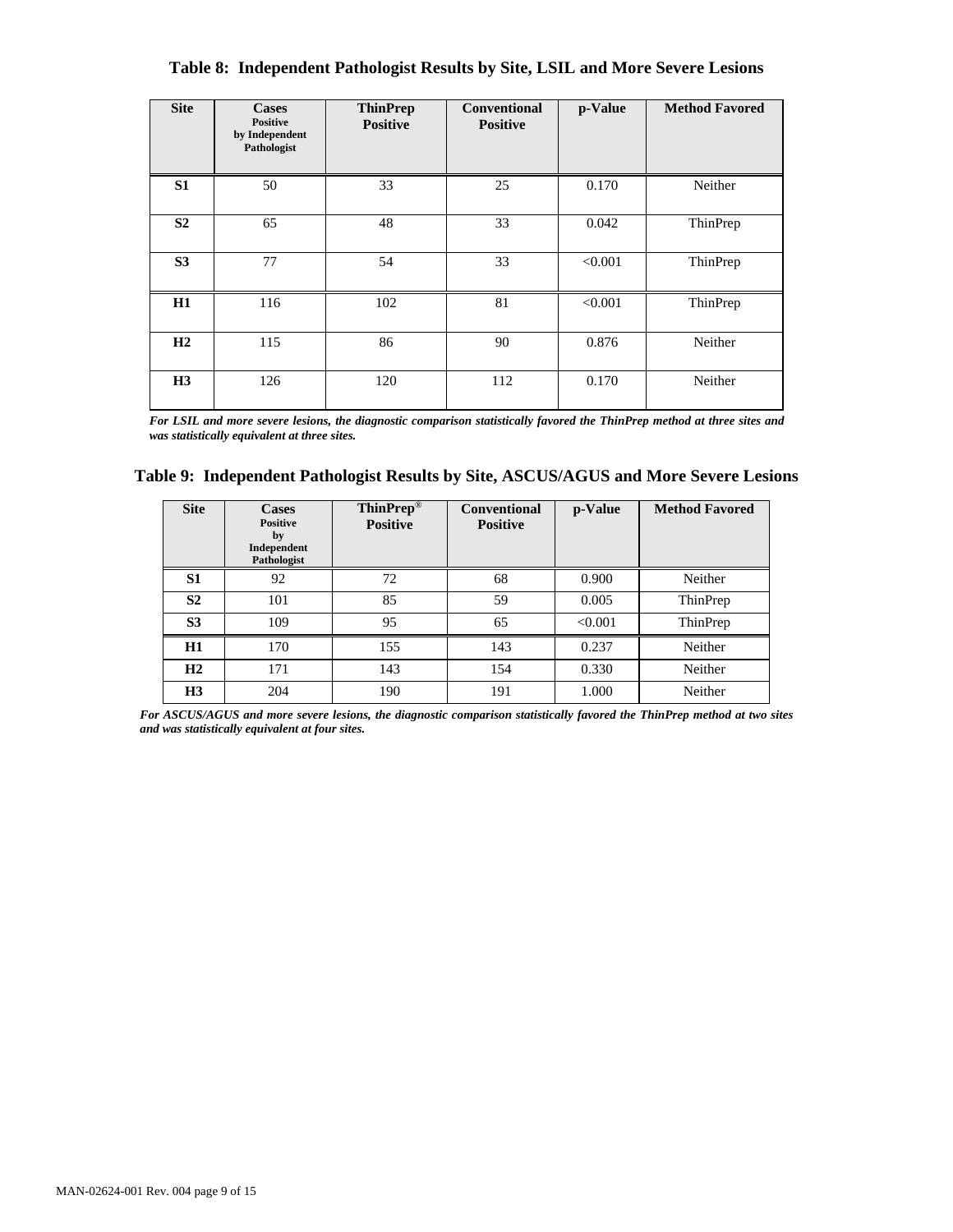Table 10 below shows the summary for all sites of the descriptive diagnosis for all Bethesda System categories.

| <b>Descriptive Diagnosis</b>          | <b>ThinPrep</b> |               | <b>Conventional</b> |               |
|---------------------------------------|-----------------|---------------|---------------------|---------------|
|                                       |                 |               |                     |               |
| Number of Patients: 6747              | N               | $\frac{0}{0}$ | N                   | $\frac{0}{0}$ |
| <b>Benign Cellular Changes:</b>       | 1592            | 23.6          | 1591                | 23.6          |
| <b>Infection:</b>                     |                 |               |                     |               |
| Trichomonas Vaginalis                 | 136             | 2.0           | 185                 | 2.7           |
| Candida spp.                          | 406             | 6.0           | 259                 | 3.8           |
| Coccobacilli                          | 690             | 10.2          | 608                 | 9.0           |
| Actinomyces spp.                      | $\overline{2}$  | 0.0           | 3                   | 0.0           |
| Herpes                                | $\overline{3}$  | 0.0           | 8                   | 0.1           |
| Other                                 | 155             | 2.3           | 285                 | 4.2           |
| <b>Reactive Cellular Changes</b>      |                 |               |                     |               |
| <b>Associated with:</b>               |                 |               |                     |               |
| Inflammation                          | 353             | 5.2           | 385                 | 5.7           |
| Atrophic Vaginitis                    | 32              | 0.5           | 48                  | 0.7           |
| Radiation                             | $\overline{2}$  | 0.0           | $\mathbf{1}$        | 0.0           |
| Other                                 | 25              | 0.4           | 37                  | 0.5           |
| <b>Epithelial Cell Abnormalities:</b> | 1159            | 17.2          | 1077                | 16.0          |
| <b>Squamous Cell:</b>                 |                 |               |                     |               |
| <b>ASCUS</b>                          | 501             | 7.4           | 521                 | 7.7           |
| favor reactive                        | 128             | 1.9           | 131                 | 1.9           |
| favor neoplastic                      | 161             | 2.4           | 140                 | 2.1           |
| undetermined                          | 213             | 3.2           | 250                 | 3.7           |
| <b>LSIL</b>                           | 469             | 7.0           | 367                 | 5.4           |
| <b>HSIL</b>                           | 167             | 2.5           | 167                 | 2.5           |
| Carcinoma                             | 1               | 0.0           | 3                   | 0.0           |
| <b>Glandular Cell:</b>                |                 |               |                     |               |
| Benign Endometrial cells in           |                 |               |                     |               |
| Postmenopausal Women                  | 7               | 0.1           | 10                  | 0.1           |
| Atypical Glandular Cells (AGUS)       | 21              | 0.3           | 9                   | 0.1           |
| favor reactive                        | 9               | 0.1           | 4                   | 0.1           |
| favor neoplastic                      | $\theta$        | 0.0           | 3                   | 0.0           |
| undetermined                          | 12              | 0.2           | $\overline{2}$      | 0.0           |
| Endocervical Adenocarcinoma           | $\theta$        | 0.0           | 1                   | 0.0           |

### **Table 10: Summary of Descriptive Diagnosis**

*Note: Some patients had more than one diagnostic subcategory*.

Table 11 shows the rates of detection for infection, reactive changes, and the total benign cellular changes for both the ThinPrep® and conventional methods at all sites.

| <b>ThinPrep</b> | <b>Conventional</b> |
|-----------------|---------------------|

**Table 11: Benign Cellular Changes Results** 

|                                  |                            | <b>ThinPrep</b> |               | <b>Conventional</b> |               |
|----------------------------------|----------------------------|-----------------|---------------|---------------------|---------------|
|                                  |                            | N               | $\frac{6}{6}$ | N                   | $\frac{6}{9}$ |
| <b>Benign</b><br><b>Cellular</b> | <b>Infection</b>           | 1392            | 20.6          | 1348                | 20.0          |
| <b>Changes</b>                   | Reactive<br><b>Changes</b> | 412             | 6.1           | 471                 | 7.0           |
|                                  | Total*                     | 1592            | 23.6          | 1591                | 23.6          |

*\* Total includes some patients that may have had both an infection and reactive cellular change.*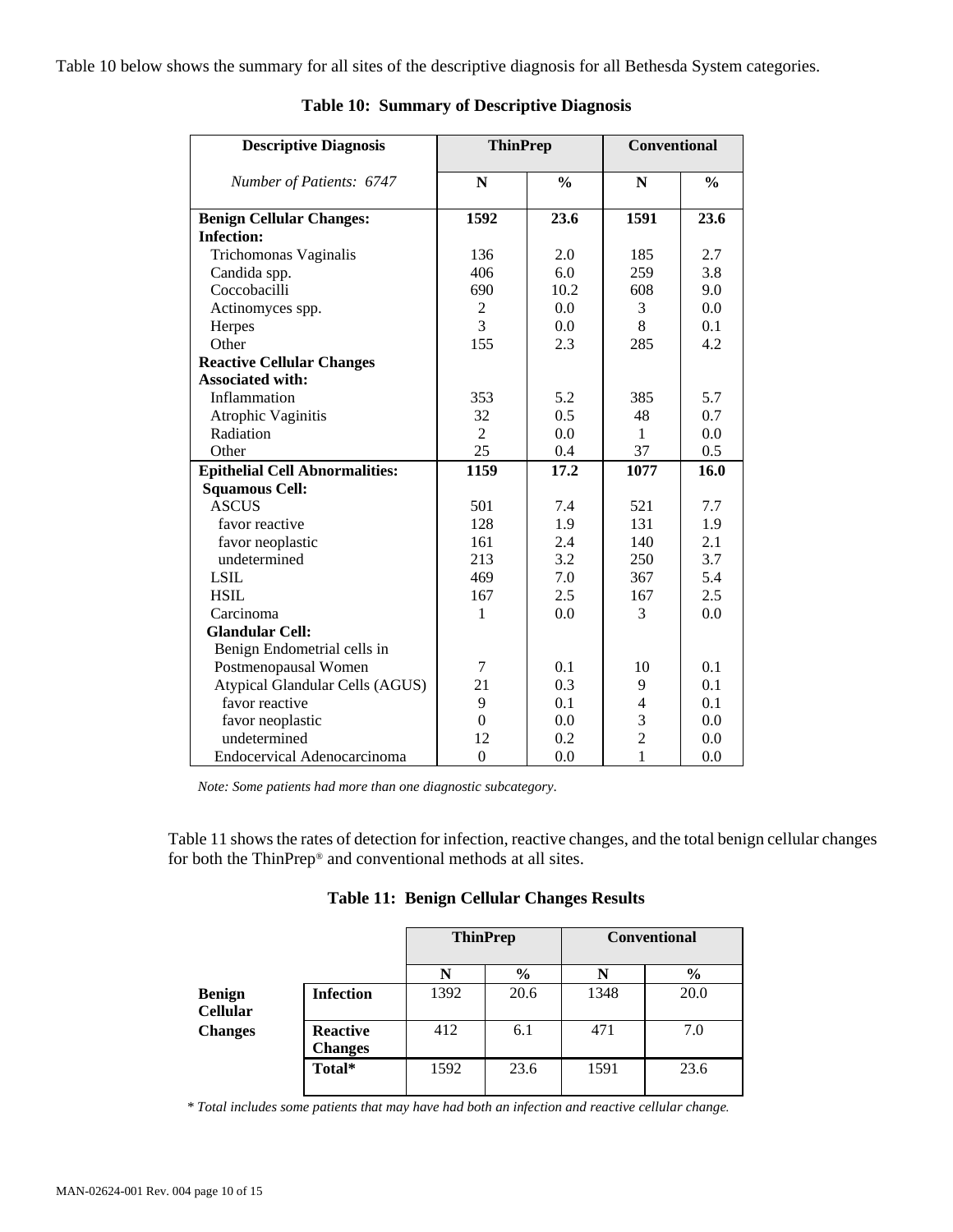Tables 12, 13, and 14 show the specimen adequacy results for the ThinPrep method and conventional smear method for all of the study sites. Of the 7,360 total patients enrolled, 7,223 are included in this analysis. Cases with patient's age less than 18 years or patients with a hysterectomy were excluded from this analysis.

Two additional clinical studies were conducted to evaluate specimen adequacy results when samples were deposited directly into the PreservCyt® vial, without first making a conventional Pap smear. This specimen collection technique is the intended use for the ThinPrep 2000 System. Tables 15 and 16 present the split sample and direct to vial results.

| <b>Specimen Adequacy</b>               | <b>ThinPrep</b> |               | <b>Conventional</b> |               |
|----------------------------------------|-----------------|---------------|---------------------|---------------|
| Number of Patients: 7223               | N               | $\frac{0}{0}$ | N                   | $\frac{0}{0}$ |
| <b>Satisfactory</b>                    | 5656            | 78.3          | 5101                | 70.6          |
| <b>Satisfactory for Evaluation but</b> |                 |               |                     |               |
| Limited by:                            | 1431            | 19.8          | 2008                | 27.8          |
| Air-Drying Artifact                    | 1               | 0.0           | 136                 | 1.9           |
| <b>Thick Smear</b>                     | 9               | 0.1           | 65                  | 0.9           |
| <b>Endocervical Component Absent</b>   | 1140            | 15.8          | 681                 | 9.4           |
| Scant Squamous Epithelial              |                 |               |                     |               |
| Component                              | 150             | 2.1           | 47                  | 0.7           |
| <b>Obscuring Blood</b>                 | 55              | 0.8           | 339                 | 4.7           |
| Obscuring Inflammation                 | 141             | 2.0           | 1008                | 14.0          |
| No Clinical History                    | 12              | 0.2           | 6                   | 0.1           |
| Cytolysis                              | 19              | 0.3           | 119                 | 1.6           |
| Other                                  | 10              | 0.1           | 26                  | 0.4           |
| <b>Unsatisfactory for Evaluation:</b>  | 136             | 1.9           | 114                 | 1.6           |
| Air-Drying Artifact                    | $\Omega$        | 0.0           | 13                  | 0.2           |
| <b>Thick Smear</b>                     | $\Omega$        | 0.0           | 7                   | 0.1           |
| <b>Endocervical Component Absent</b>   | 25              | 0.3           | 11                  | 0.2           |
| Scant Squamous Epithelial              |                 |               |                     |               |
| Component                              | 106             | 1.5           | 47                  | 0.7           |
| <b>Obscuring Blood</b>                 | 23              | 0.3           | 58                  | 0.8           |
| Obscuring Inflammation                 | 5               | 0.1           | 41                  | 0.6           |
| No Clinical History                    | $\theta$        | 0.0           | $\Omega$            | 0.0           |
| Cytolysis                              | $\theta$        | 0.0           | 4                   | 0.1           |
| Other                                  | 31              | 0.4           | 9                   | 0.1           |

|  |  | Table 12: Summary of Specimen Adequacy Results |  |  |
|--|--|------------------------------------------------|--|--|
|--|--|------------------------------------------------|--|--|

*Note: Some patients had more than one subcategory.*

|  | <b>Table 13: Specimen Adequacy Results</b> |  |  |
|--|--------------------------------------------|--|--|
|--|--------------------------------------------|--|--|

|                 |              | <b>Conventional</b> |             |              |              |  |
|-----------------|--------------|---------------------|-------------|--------------|--------------|--|
|                 |              | <b>SAT</b>          | <b>SBLB</b> | <b>UNSAT</b> | <b>TOTAL</b> |  |
| <b>ThinPrep</b> | <b>SAT</b>   | 4316                | 1302        | 38           | 5656         |  |
|                 | <b>SBLB</b>  | 722                 | 665         | 44           | 1431         |  |
|                 | <b>UNSAT</b> | 63                  | 41          | 32           | 136          |  |
|                 | <b>TOTAL</b> | 5101                | 2008        | 114          | 7223         |  |

*SAT=Satisfactory, SBLB=Satisfactory But Limited By, UNSAT=Unsatisfactory*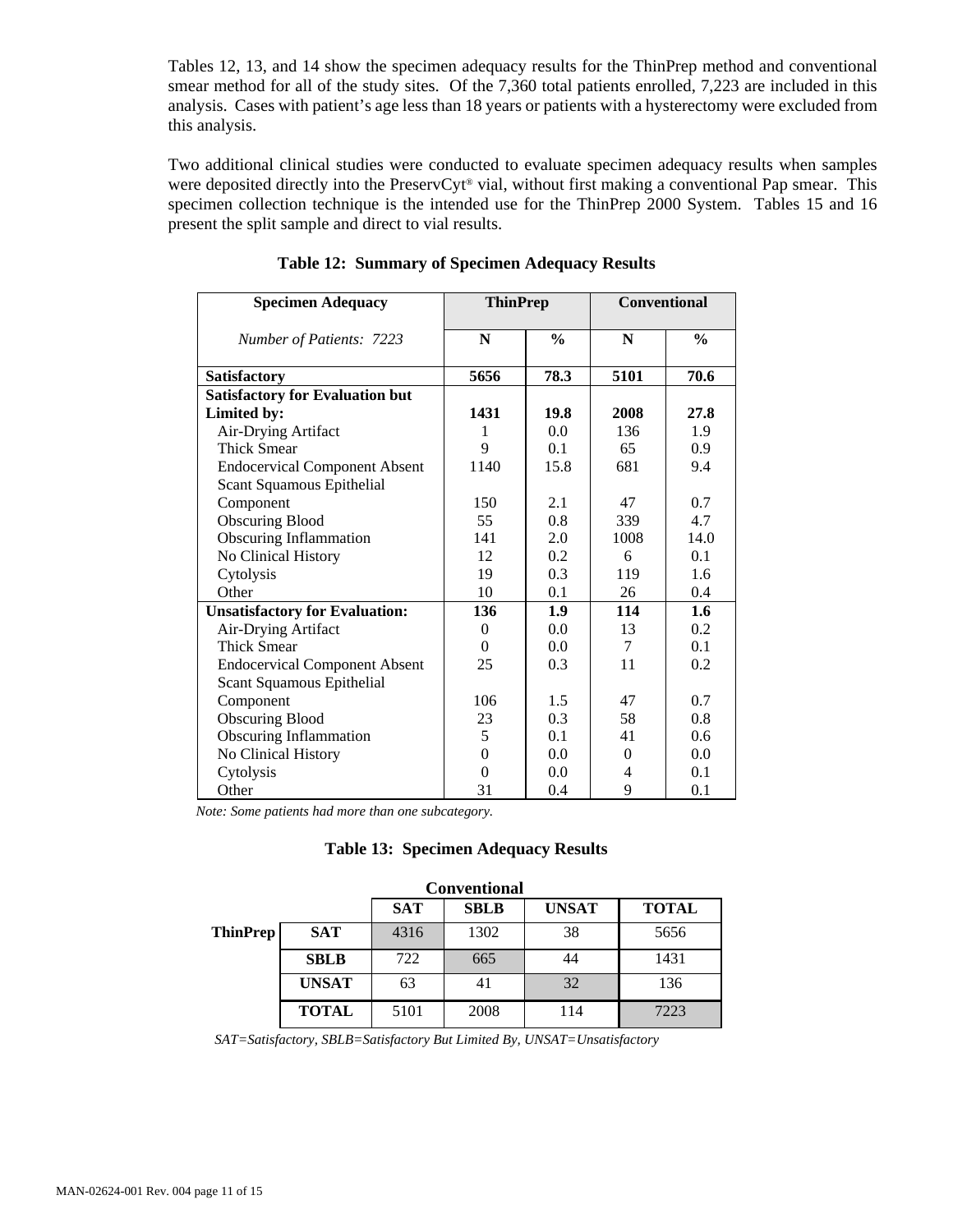| <b>Site</b>      | <b>Cases</b> | <b>Thin</b><br><b>Prep</b><br><b>SAT</b><br><b>Cases</b> | $Con-$<br>vent.<br><b>SAT</b><br><b>Cases</b> | <b>Thin</b><br><b>Prep</b><br><b>SBLB</b><br><b>Cases</b> | $Con-$<br>vent.<br><b>SBLB</b><br><b>Cases</b> | Thin<br><b>Prep</b><br><b>UNSAT</b><br><b>Cases</b> | $Con-$<br>vent.<br><b>UNSAT</b><br><b>Cases</b> |
|------------------|--------------|----------------------------------------------------------|-----------------------------------------------|-----------------------------------------------------------|------------------------------------------------|-----------------------------------------------------|-------------------------------------------------|
| S <sub>1</sub>   | 1,386        | 1092                                                     | 1178                                          | 265                                                       | 204                                            | 29                                                  | 4                                               |
| S <sub>2</sub>   | 1,668        | 1530                                                     | 1477                                          | 130                                                       | 178                                            | 8                                                   | 13                                              |
| S <sub>3</sub>   | 1,093        | 896                                                      | 650                                           | 183                                                       | 432                                            | 14                                                  | 11                                              |
| H1               | 1,046        | 760                                                      | 660                                           | 266                                                       | 375                                            | 20                                                  | 11                                              |
| H2               | 1.049        | 709                                                      | 712                                           | 323                                                       | 330                                            | 17                                                  | 7                                               |
| H <sub>3</sub>   | 981          | 669                                                      | 424                                           | 264                                                       | 489                                            | 48                                                  | 68                                              |
| <b>All Sites</b> | 7,223        | 5656                                                     | 5101                                          | 1431                                                      | 2008                                           | 136                                                 | 114                                             |

**Table 14: Specimen Adequacy Results by Site** 

The Satisfactory But Limited By (SBLB) category can be broken down into many subcategories, one of which is the absence of Endocervical Component. Table 15 shows the Satisfactory But Limited By category "No ECC's" for ThinPrep® and conventional slides.

|  | Table 15: Specimen Adequacy Results by Site, SBLB Rates for no Endocervical Component. |
|--|----------------------------------------------------------------------------------------|
|--|----------------------------------------------------------------------------------------|

| <b>SBLB Due to No ECC's</b> |              |                                             |                                                   |                                                 |                                                       |  |
|-----------------------------|--------------|---------------------------------------------|---------------------------------------------------|-------------------------------------------------|-------------------------------------------------------|--|
| <b>Site</b>                 | <b>Cases</b> | <b>ThinPrep</b><br><b>SBLB-</b><br>no ECC's | <b>ThinPrep</b><br><b>SBLB-</b><br>no ECC's $(\%$ | <b>Conventional</b><br><b>SBLB-</b><br>no ECC's | <b>Conventional</b><br><b>SBLB-</b><br>no ECC's $(\%$ |  |
| S <sub>1</sub>              | 1,386        | 237                                         | 17.1%                                             | 162                                             | 11.7%                                                 |  |
| S <sub>2</sub>              | 1,668        | 104                                         | 6.2%                                              | 73                                              | 4.4%                                                  |  |
| S <sub>3</sub>              | 1,093        | 145                                         | 13.3%                                             | 84                                              | 7.7%                                                  |  |
| H1                          | 1.046        | 229                                         | 21.9%                                             | 115                                             | 11.0%                                                 |  |
| H <sub>2</sub>              | 1,049        | 305                                         | 29.1%                                             | 150                                             | 14.3%                                                 |  |
| H <sub>3</sub>              | 981          | 120                                         | 12.2%                                             | 97                                              | 9.9%                                                  |  |
| <b>All Sites</b>            | 7,223        | 1140                                        | 15.8%                                             | 681                                             | 9.4%                                                  |  |

For the results of the clinical study involving a split-sample protocol, there was a 6.4 percent difference between conventional and ThinPrep methods in detecting endocervical component. This is similar to previous studies using a split sample methodology.

### **DIRECT-TO-VIAL ENDOCERVICAL COMPONENT (ECC) STUDIES**

For the intended use of the ThinPrep® 2000 System, the cervical sampling device will be rinsed directly into a PreservCyt® vial, rather than splitting the cellular sample. It was expected that this would result in an increase in the pick-up of endocervical cells and metaplastic cells. To verify this hypothesis, two studies were performed using the direct-to-vial method and are summarized in Table 16. Overall, no difference was found between ThinPrep and conventional methods in these two studies.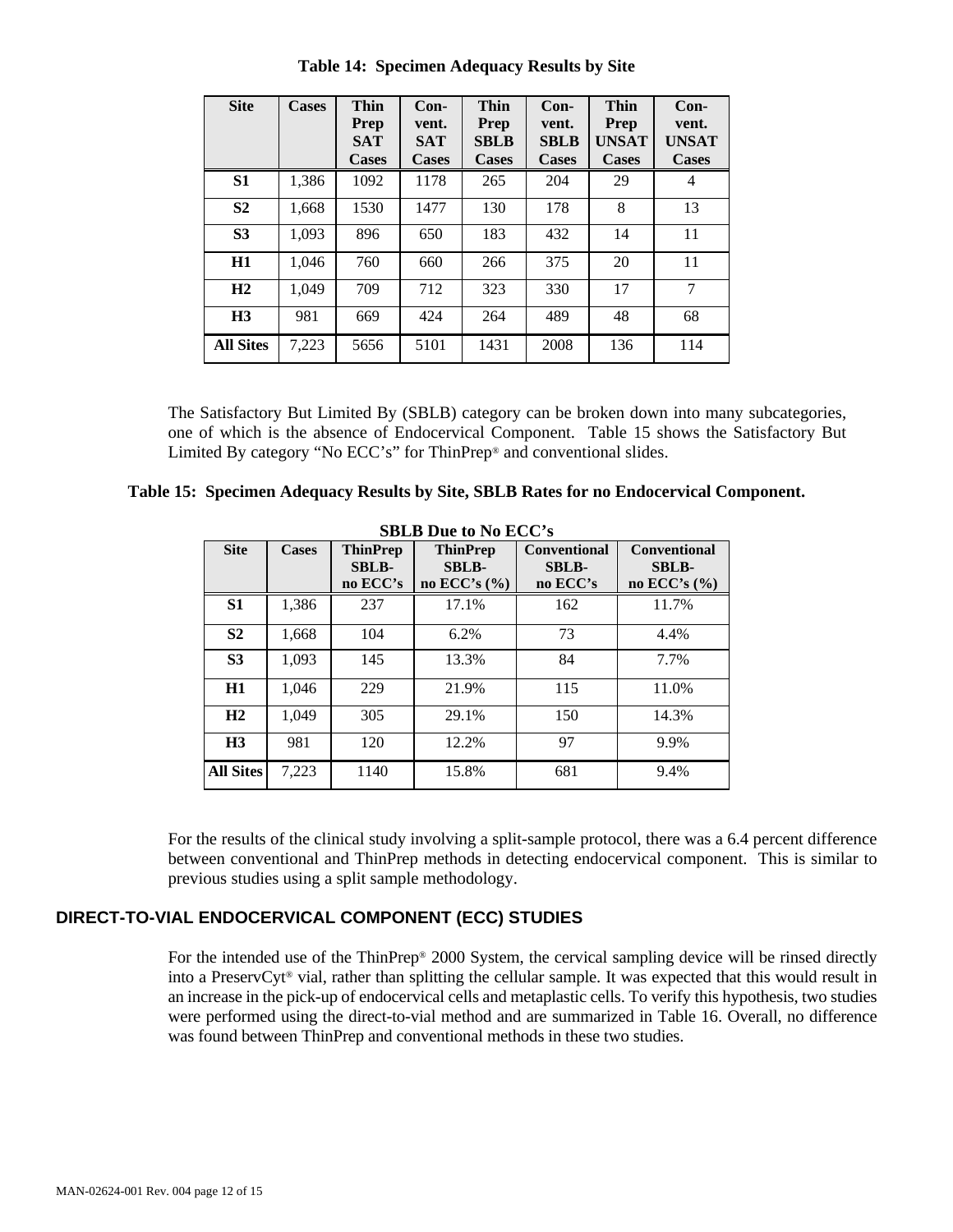### **Table 16: Summary of Direct-to-vial Endocervical Component (ECC) Studies**

| <b>Study</b>          | Number of       | <b>SBLB</b> due to No | Comparable              |
|-----------------------|-----------------|-----------------------|-------------------------|
|                       | Evaluable       | <b>Endocervical</b>   | <b>Conventional Pap</b> |
|                       | <b>Patients</b> | <b>Component</b>      | <b>Smear Percentage</b> |
| Direct-to-Vial        | 299             | $9.36\%$              | $9.43\%$ <sup>1</sup>   |
| <b>Feasibility</b>    |                 |                       |                         |
| Direct-to-Vial        | 484             | 4.96%                 | $4.38\%^{2}$            |
| <b>Clinical Study</b> |                 |                       |                         |

*1. Direct-to-Vial Feasibility study compared to overall clinical investigation conventional Pap smear SBLB-No Endocervical Component rate.* 

*2. Direct-to-Vial Clinical study compared to site S2 clinical investigation conventional Pap smear SBLB-No Endocervical Component rate.*

### **DIRECT-TO-VIAL HSIL+ STUDY**

Following initial FDA approval of the ThinPrep System, Hologic conducted a multi-site direct-to-vial clinical study to evaluate the ThinPrep 2000 System versus conventional Pap smear for the detection of High Grade Squamous Intraepithelial and more severe lesions (HSIL+). Two types of patient groups were enrolled in the trial from ten (10) leading academic hospitals in major metropolitan areas throughout the United States. From each site, one group consisted of patients representative of a routine Pap test screening population and the other group made up of patients representative of a referral population enrolled at the time of colposcopic examination. The ThinPrep specimens were collected prospectively and compared against a historical control cohort. The historical cohort consisted of data collected from the same clinics and clinicians (if available) used to collect the ThinPrep specimens. These data were collected sequentially from patients seen immediately prior to the initiation of the study.

The results from this study showed a detection rate of 511 / 20,917 for the conventional Pap smear versus 399 / 10,226 for the ThinPrep slides. For these clinical sites and these study populations, this indicates a 59.7% increase in detection of HSIL+ lesions for the ThinPrep specimens. These results are summarized in Table 17.

| <b>Site</b>                                                                                                                                                       | <b>Total CP</b><br>(n) | $HSIL+$        | Percent<br>(%) | <b>Total TP</b><br>(n) | $HSIL+$ | Percent<br>(%) | Percent<br>Change $(\% )$ |
|-------------------------------------------------------------------------------------------------------------------------------------------------------------------|------------------------|----------------|----------------|------------------------|---------|----------------|---------------------------|
| S <sub>1</sub>                                                                                                                                                    | 2,439                  | 51             | 2.1            | 1,218                  | 26      | 2.1            | $+2.1$                    |
| S <sub>2</sub>                                                                                                                                                    | 2,075                  | 44             | 2.1            | 1,001                  | 57      | 5.7            | $+168.5$                  |
| S <sub>3</sub>                                                                                                                                                    | 2,034                  | 7              | 0.3            | 1,016                  | 16      | 1.6            | $+357.6$                  |
| <b>S4</b>                                                                                                                                                         | 2,043                  | 14             | 0.7            | 1,000                  | 19      | 1.9            | $+177.3$                  |
| S <sub>5</sub>                                                                                                                                                    | 2,040                  | 166            | 8.1            | 1,004                  | 98      | 9.8            | $+20.0$                   |
| <b>S6</b>                                                                                                                                                         | 2,011                  | 37             | 1.8            | 1,004                  | 39      | 3.9            | $+111.1$                  |
| S7                                                                                                                                                                | 2,221                  | 58             | 2.6            | 1,000                  | 45      | 4.5            | $+72.3$                   |
| <b>S8</b>                                                                                                                                                         | 2,039                  | 61             | 3.0            | 983                    | 44      | 4.5            | $+49.6$                   |
| S <sub>9</sub>                                                                                                                                                    | 2,000                  | $\overline{4}$ | 0.2            | 1,000                  | 5       | 0.5            | $+150.0$                  |
| <b>S10</b>                                                                                                                                                        | 2,015                  | 69             | 3.4            | 1,000                  | 50      | 5.0            | $+46.0$                   |
| <b>Total</b><br>$D_{\text{max}}$ $C_{\text{max}}$ $C_{\text{max}}$ (0/) ((TD HCH) $T_{\text{min}}$ $T_{\text{max}}$ ) ((CD HCH) (CD $T_{\text{max}}$ )) 1) $*100$ | 20,917                 | 511            | 2.4            | 10,226                 | 399     | 3.9            | 59.7(p<0.001)             |

**Table 17: Summary of Direct-to-Vial HSIL+ Study** 

*Percent Change (%) = ((TP HSIL+/TP Total)/(CP HSIL+/CP Total)-1) \*100*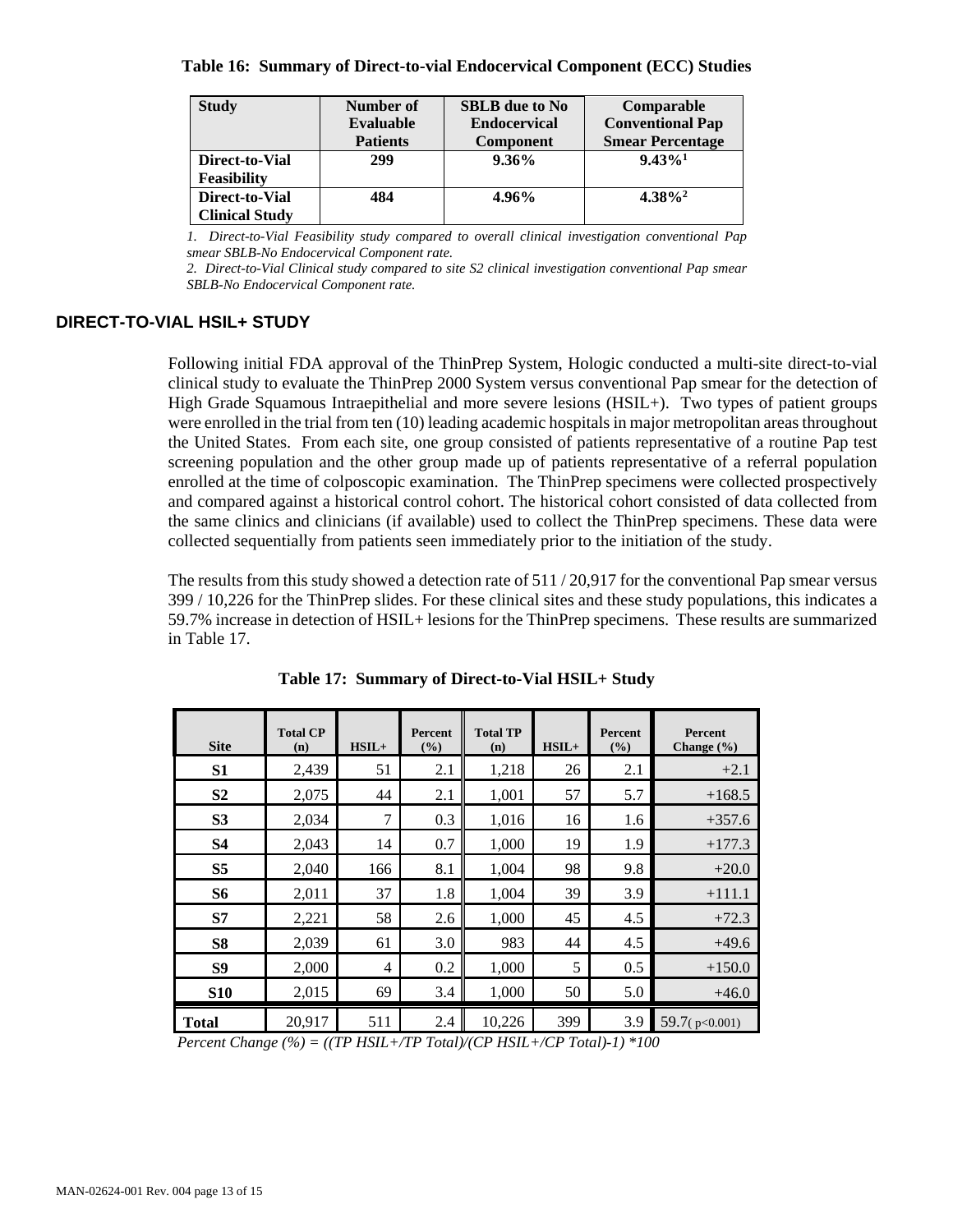### **GLANDULAR DISEASE DETECTION – PUBLISHED STUDIES**

The detection of endocervical glandular lesions is an essential function of the Pap test. However, abnormal glandular cells in the Pap sample may also originate from the endometrium or from extrauterine sites. The Pap test is not intended to be a screening test for such lesions.

When suspected glandular abnormalities are identified, their accurate classification as true glandular versus squamous lesions is important for proper evaluation and subsequent treatment (*e.g*. choice of excisional biopsy method versus conservative follow-up). Multiple peer-reviewed publications<sup>4-9</sup> report on the improved ability of the ThinPrep 2000 System to detect glandular disease versus the conventional Pap smear. Although these studies do not consistently address sensitivity of different Pap testing methods in detecting specific types of glandular disease, the reported results are consistent with more frequent biopsy confirmation of abnormal glandular findings by the ThinPrep Pap Test compared to conventional cytology.

Thus, the finding of a glandular abnormality on a ThinPrep Pap Test slide merits increased attention for definitive evaluation of potential endocervical or endometrial pathology.

### **CONCLUSIONS**

The ThinPrep® 2000 System is as effective as the conventional Pap smear in a variety of patient populations and may be used as a replacement for the conventional Pap smear method for the detection of atypical cells, cervical cancer, or its precursor lesions, as well as all other cytologic categories as defined by The Bethesda System.

The ThinPrep 2000 System is significantly more effective than the conventional Pap smear for the detection of Low-grade Squamous Intraepithelial (LSIL) and more severe lesions in a variety of patient populations.

Specimen quality with the ThinPrep 2000 System is significantly improved over that of conventional Pap smear preparation in a variety of patient populations.

### **MATERIALS REQUIRED**

### **MATERIALS PROVIDED**

*The ThinPrep 2000 System consists of the following components:* 

- ThinPrep Processor Instrument (Model TP 2000) 2 filter Caps
- PreservCyt® Solution vial **2** spare filter seal O-rings
- ThinPrep Pap Test Filter for Gynecologic Applications Power cord
- Program Memory Card for Gynecologic Applications ThinPrep Microscope slides
- Waste bottle assembly includes bottle, bottle cap, tubing set, fittings, waste filter

### *Additional items supplied:*

- ThinPrep 2000 Operator's Manual
- 10 fixative vials

### **MATERIALS REQUIRED BUT NOT PROVIDED**

- Slide staining system and reagents 20 ml PreservCyt<sup>®</sup> Solution vial
- Standard laboratory fixative ThinPrep® Pap Test Filter for Gynecologic Applications
- Coverslips and mounting media Cervical collection device
- 
- 
- 
-